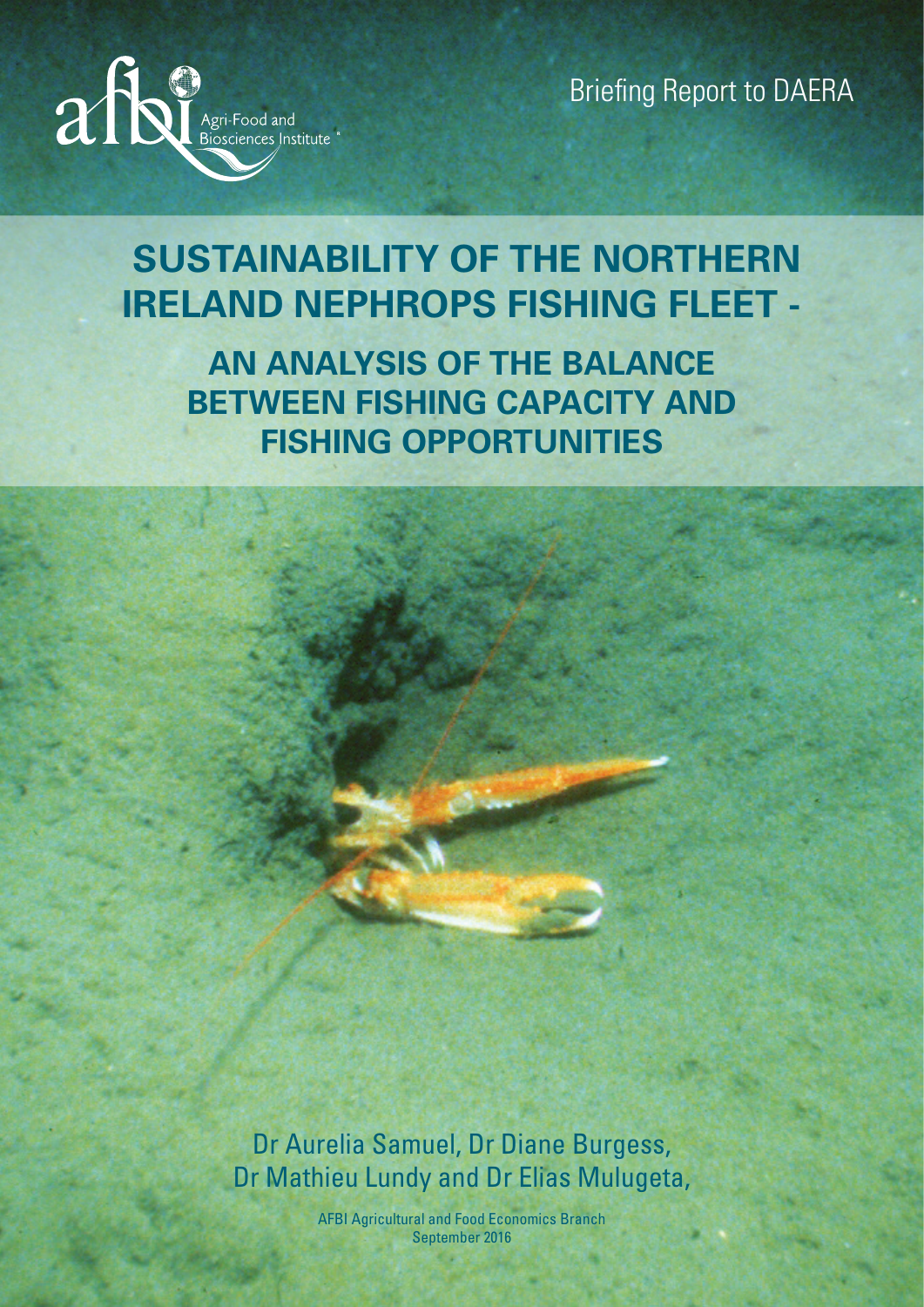#### **1 Background**

The sustainability of the Northern Ireland Sea fishing industry is determined by its ecological, economic, and social dimensions. For a fishing fleet to be sustainable, the fleet must be able to produce a profit (economic performance) from their level of fishing effort in which the amount of fish caught does not have a deleterious effect on future fish stocks. In recent years, depleted stocks have become the subject of emergency measures and recovery plan proposals (MMO, 2015). In response, the Common Fisheries Policy of the European Union (CFP) has introduced a number of measures to enhance the sustainability of the fish stocks. These include:

- (1) Restricting the maximum amount of fish that can be landed within a fishery (Total Allowable Catch - TAC);
- (2) Fishing only from sustainable fish stocks: These are stocks that have been scientifically assessed as being able to replenish themselves for a given level of fishing effort and are therefore not at risk of being depleted<sup>1</sup>;
- (3) Introducing a landing obligation from the 1st of January 2016, all fish caught must be landed (rather than discarded<sup>2</sup> overboard) subject to catch limits or quotas. This only applies to *Nephrops*, cod and haddock.

In particular, Article 22 of Regulation 1380/2013 of the European Parliament and the Council on the Common Fisheries Policy stated:

*"Member States are required to put in place measures to adjust the fishing capacity of their fleets to the fishing opportunities over time with the objective of achieving a stable and enduring balance between them [\(COM, 2014\)](#page-10-0)."*

Member States are required to demonstrate progress towards achieving this balance by reporting annually to the EU Commission on the status of this balance, measured against indicators proposed in EU guidelines. As part of the DARD commissioned Evidence and Innovation call of 2015-6, PMB 2 (Social and Economic Structure of Rural Areas), DARD Research Project 15/2/06 "Sustainability of the Northern Ireland *Nephrops* Fishing Fleet - an analysis of the balance between fishing capacity and fishing opportunities" was commissioned to assess whether or not the fishing capacity of the *Nephrops* sector is in balance with fishing opportunities. This is the first balance assessment to be undertaken within Northern Ireland.

<sup>1</sup>Stocks which are not fished over the maximum sustainable yield (MSY), where Maximum sustainable yield (MSY) is defined as the largest average yield (catch) that can theoretically be taken from a species' stock over an indefinite period under constant environmental conditions.

<sup>&</sup>lt;sup>2</sup> Discarding is the practice of returning unwanted catches to the sea, either dead or alive, either because they are too small; the fishing vessel has no quota for that fish species; or because of certain catch rules (Seafish, 2015b).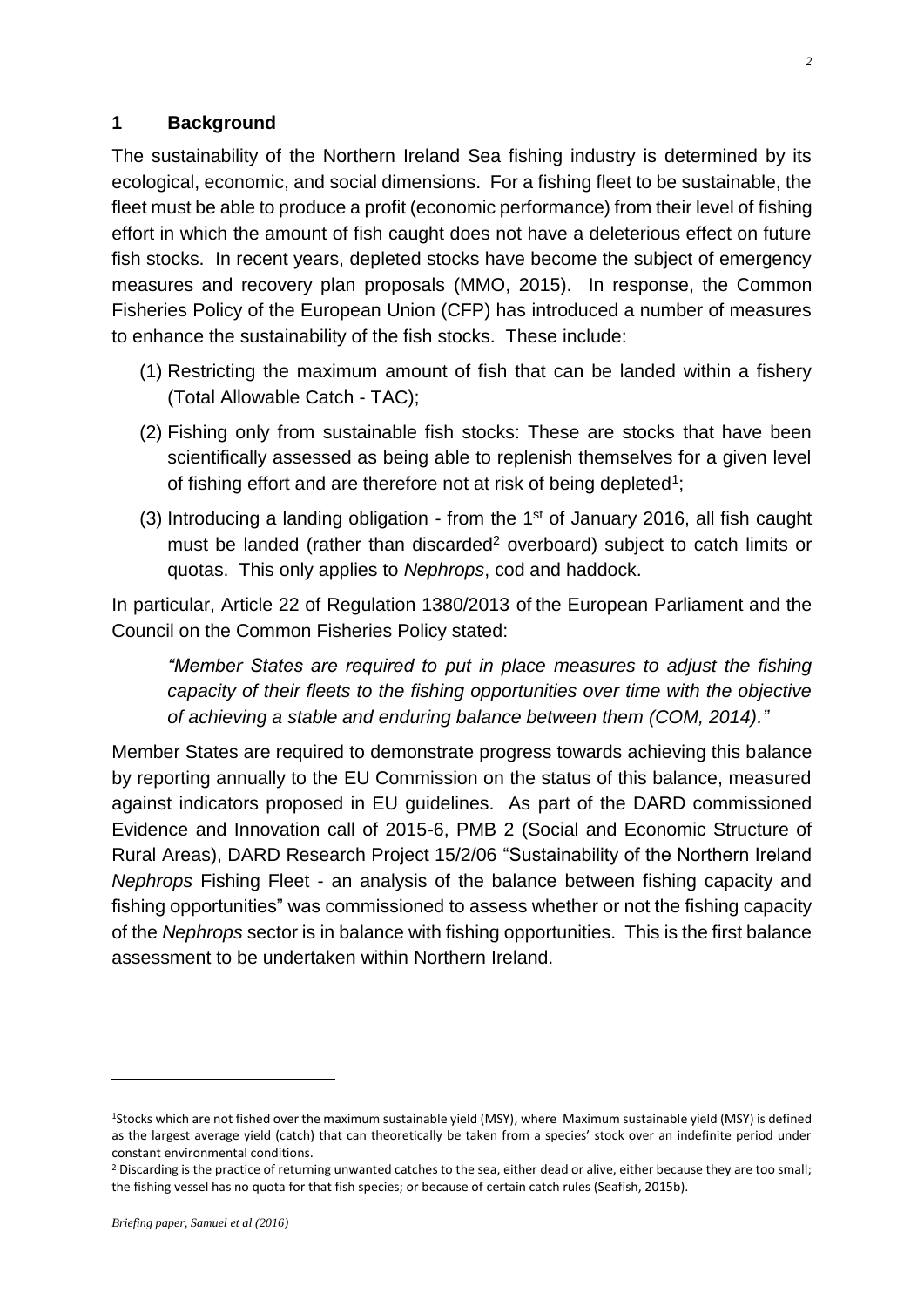A balance analysis was undertaken on fleet segments<sup>3</sup> to determine whether the capacity of the fleet is in balance with fishing opportunities. According to Article 22 of Regulation 1380/2013 of the European Parliament and the Council on the Common Fisheries Policy, a fleet segment is not in balance with the fishing opportunities available to that segment when either:

 $\triangleright$  The fleet segment is fishing an unsustainable fish stock and is still making profit;

Or

 $\triangleright$  The fleet segment is fishing a healthy stock (at sustainable fishing levels) and is not profitable, both in the short and long term;

Or

 $\triangleright$  The fleet segment is fishing an unsustainable fish stock and is not profitable, both in the short and long term.

Following guidelines set by the European Commission, a balance assessment will provide a platform for policy makers to make informed decisions regarding the structure of a fishing fleet. This assessment has been undertaken at the UK level for all fisheries by the Marine Management Organisation (MMO) and for Member States by the Joint Research Centre (JRC) of the European Commission (CapacityReport, 2015). The UK fleet Capacity report found that none of the fleet segments can be conclusively defined as being out of balance. However, three appeals to DARD in the last 6 years requesting financial assistance for the Northern Ireland *Nephrops* fleet (DARD comm. 2015), indicates that a potential imbalance exists within the Northern Ireland fleet. Therefore, this study looked specifically at the Northern Ireland *Nephrops* fishing fleet to identify any regional variations and imbalances.

In addition to determining the balance for the *Nephrops* fleet, the project also briefly reviewed (1) the relevant policy situation; (2) the associated current and future challenges faced by the *Nephrops* fishing sector and (3) provided an overview of the structure of the Northern Ireland *Nephrops* fleet.

*3*

<sup>&</sup>lt;sup>3</sup> where a fleet segment is a group of vessels with the same length class and pre-dominant fishing gear/technology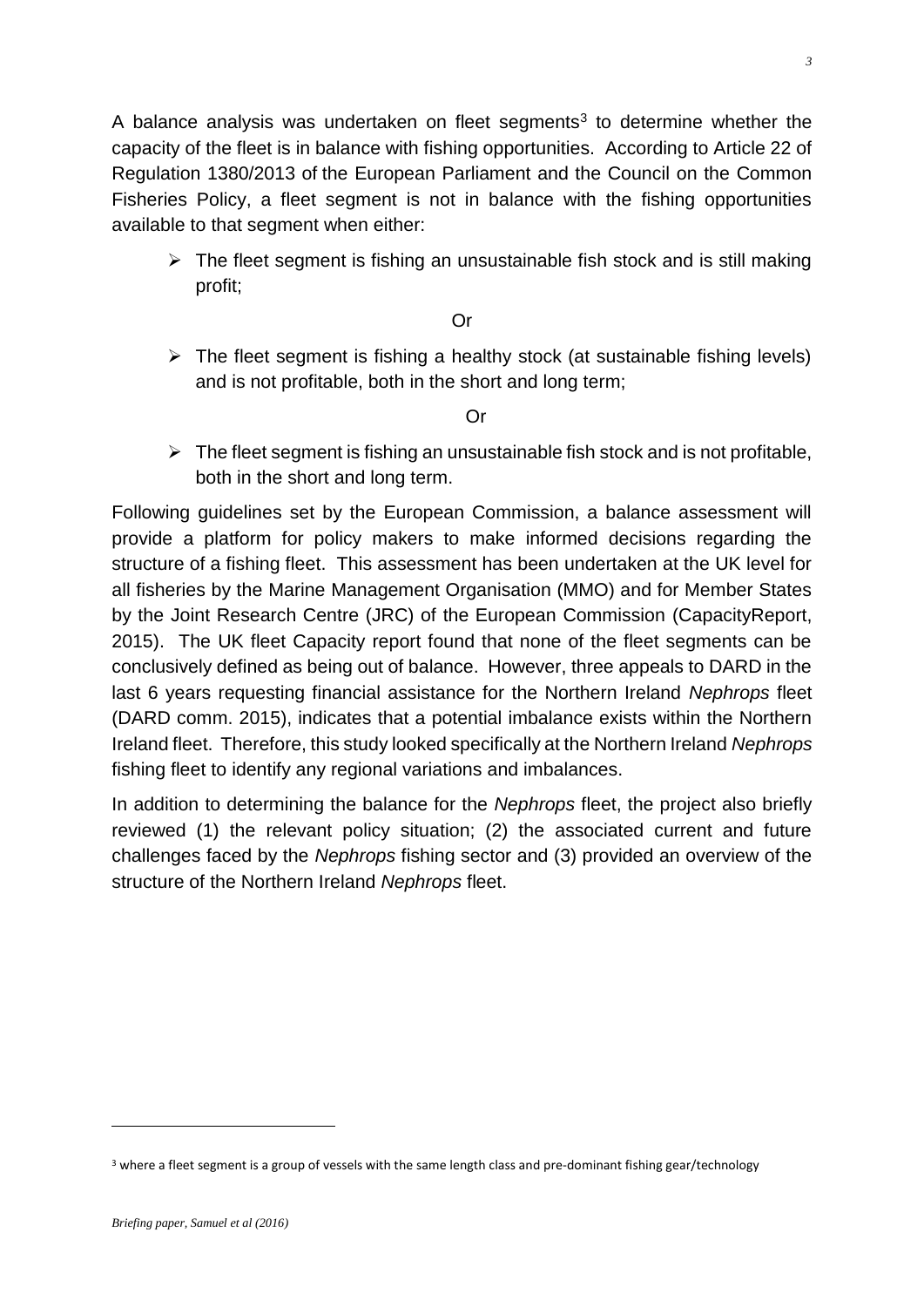#### **2 Nephrops sector in Northern Ireland**

The Norway lobster, *Nephrops norvegicus* (L.), also called the prawn, Dublin Bay prawn, langoustine, scampi or *Nephrops* is a pale orange crustacean that can grow up to 25 cm in length (9 -10 in) but is often much smaller. It is found in the Northeastern Atlantic Ocean and North Sea as far north as Iceland and northern Norway, and south to Portugal and Morocco (Figueiredo and Thomas, 1967).

The *Nephrops* sector in Northern Ireland includes vessels which are both (1) administrated in Northern Ireland (according to the MMO register) and (2) mainly engages in fishing for *Nephrops*. The *Nephrops* sector in Northern Ireland fish mainly in the Irish and West of Scotland (WoS) seas as revealed by the MMO landings data (MMO 2014:2015). These seas are divided into different fishing areas under the International Council for the Exploration of the Sea (ICES). The greatest concentration of current effort (i.e. number of days spent fishing at sea) is in the Sub-area VII fishing area which covers the Irish Sea, as can be seen in Figure 1. This is closely followed by fishing in Sub-area VIa which covers the West of Scotland Sea*.* Sub-areas VIa and VII are further divided into three (11-13) and seven (14-22) Functional Units (FUs) for *Nephrops* respectively as shown in Table 1. In terms of ports (where the fleets are located and fish caught is landed), the *Nephrops* fleet are mainly located in County Down's three fishing villages of Portavogie, Kilkeel and Ardglass (Allen, 2013).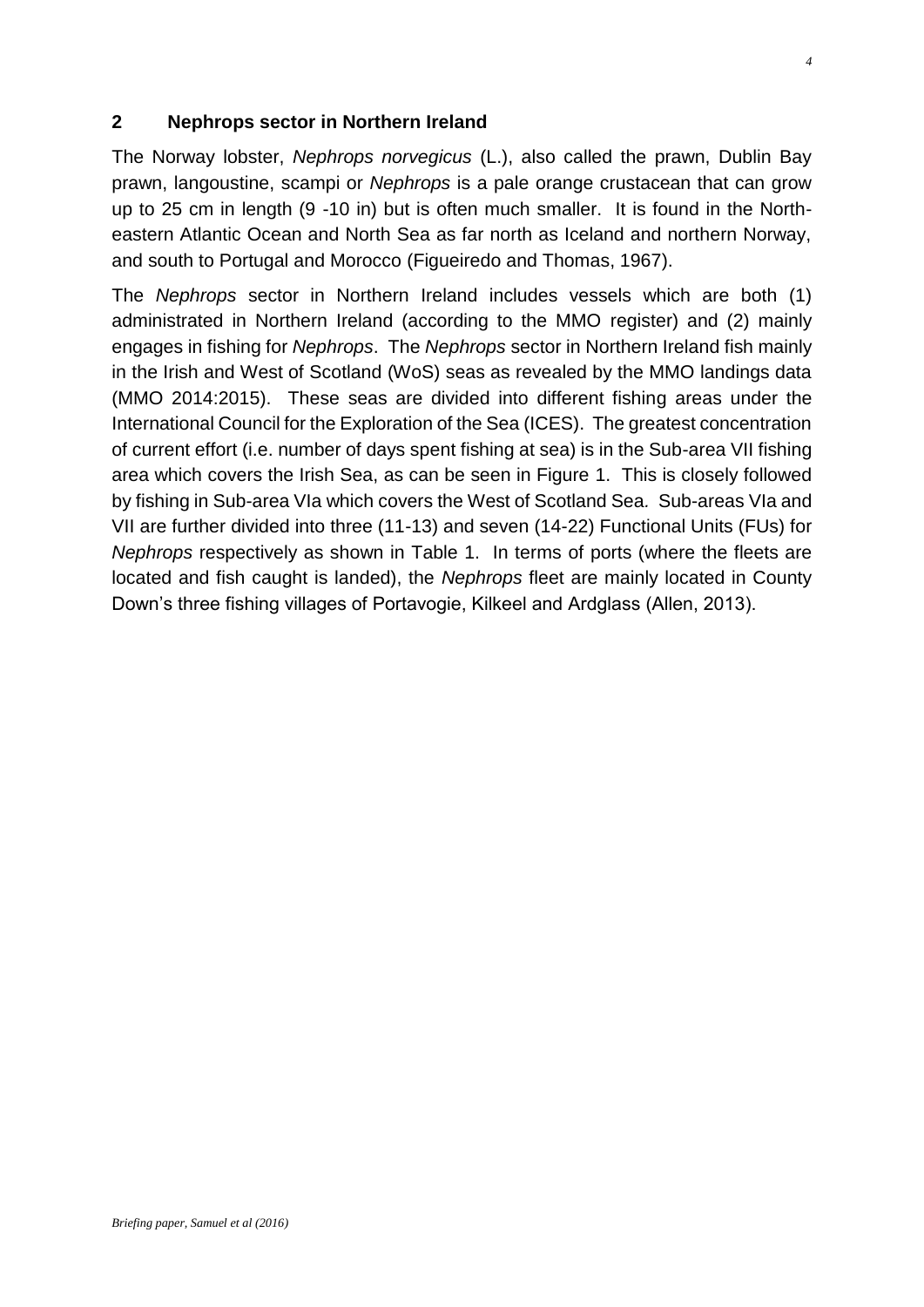

#### **Figure 1:** *Nephrops* **fishing areas: ICES fishing areas amended from: (http://www.gov.scot/ Publications/2010/09/15155811/48)**

**Table 1: Functional units for** *Nephrops* **in Sub-areas VIa and VII.**

| <b>FU</b> no | <b>Name</b>                          | <b>ICES Divisions</b> |  |
|--------------|--------------------------------------|-----------------------|--|
| 11           | North Minch (West of<br>Scotland)    | Vla                   |  |
| 12           | South Minch(West of<br>Scotland)     | Vla                   |  |
| 13           | Firth of Clyde (West of<br>Scotland) | Vla                   |  |
| 14           | <b>Irish Sea East</b>                | VIIa                  |  |
| 15           | <b>Irish Sea West</b>                | VIIa                  |  |
| 16           | <b>Porcupine Bank</b>                | VIIb,c,j,k            |  |
| 17           | Aran Grounds                         | VIIb                  |  |
| 19           | Ireland SW and SE coasts             | VIIa,g,j              |  |
| $20 - 21$    | Celtic Sea - Labadie                 | VIIg,h                |  |
| 22           | Celtic Sea - the Smalls              | VIIg,f                |  |

While the Northern Ireland *Nephrops* fleet comprised 43% of all the Northern Ireland fishing fleet, it delivered only 37% of the economic value of total landings. *Nephrops* landings represented 91% of the total value of this fleet in 2014. The *Nephrops* fleet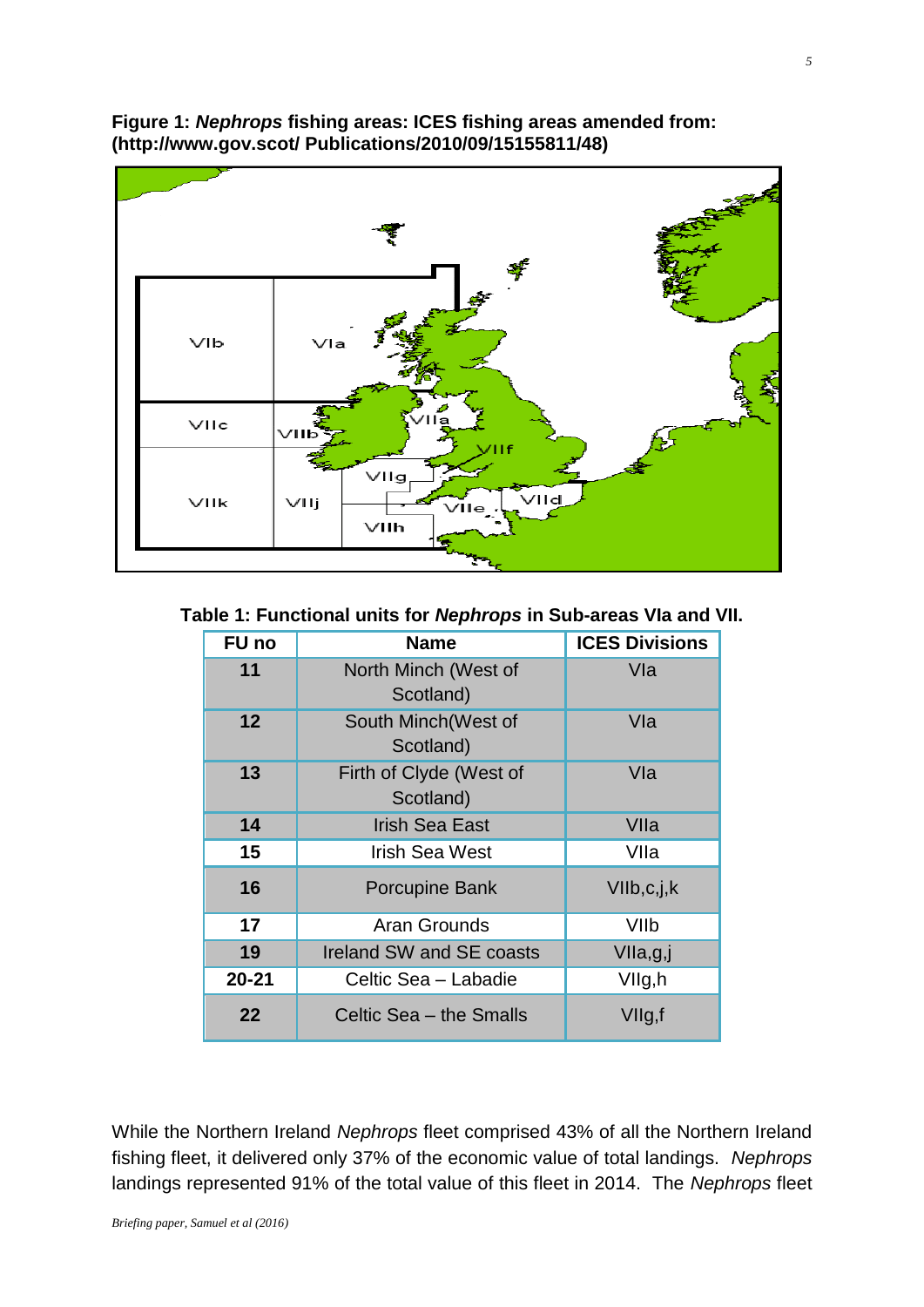in Northern Ireland also catches other fish species such as herring, haddock, plaice, pollack, cod, sole, whiting and mackerel as by-catches<sup>4</sup>.

The total catch of *Nephrops* declined from 2012 with a corresponding fall in economic value. In 2012 the catch was 9,000 tonnes which was worth £21 million which declined to 7,900 tonnes and £18 million respectively in 2014. This decline can be attributed to a number of reasons which include: (1) the 9% reduction in the total UK TAC of *Nephrops* set by the EU's Fisheries Council Ministers in 2014 for Area VII and (2) a reduction in fleet size, capacity and engine power between 2012 and 2014.

## **2.1 Fleet Segmentation**

Segments for the Northern Ireland *Nephrops* fleet were derived following the grouping method applied in the UK fleet capacity report which grouped vessels based on the region , fishing technology or gears used in catching fish (e.g. Demersal Trawlers) and vessel lengths (CapacityReport, 2015). There are eight segments defined for the Northern Ireland *Nephrops* fishing fleet which are:

- **NIDTSVL2440** Northern Ireland (NI) Demersal Trawlers (DTS) with vessel length of 24-40 meters (VL2440);
- **NIDTSVL1824** Northern Ireland (NI) Demersal Trawlers (DTS) with vessel length of 18-24 meters (VL1824);
- **NIDTSVL1218** Northern Ireland (NI) Demersal Trawlers (DTS) with vessel length of 12-18 meters (VL1218);
- **NIDTSVL1012** Northern Ireland (NI) Demersal Trawlers (DTS) with vessel length of 10-12 meters (VL1012);
- **NIDTSVL0010** Northern Ireland (NI) Demersal Trawlers (DTS) with vessel length of under 10 meters (VL0010);
- **NIDRBVL1218** Northern Ireland (NI) Dredgers (DRB) with vessel length of 12- 18 meters (VL1218);
- **NIFPOVL0010** Northern Ireland (NI) vessels using pots and/or traps (FPO) with vessel length of under 10 meters (VL0010) and;
- **NIFPOVL1012** Northern Ireland (NI) vessels using pots and/or traps (FPO) with vessel length of 10-12 meters (VL1012).

The distribution of vessels across the segments is shown in Table 2 below. It is important to note that values for segments NIDRBVL1218, NIDTSVL2440, NIFPOVL0010 and NIFPOVL1012 are not reported either due to the AFBI-DARD-Seafish confidentiality agreement which required more than five vessels to be within

<sup>4</sup> By-catches non-target species that are caught while fishing for target species such as *Nephrops*.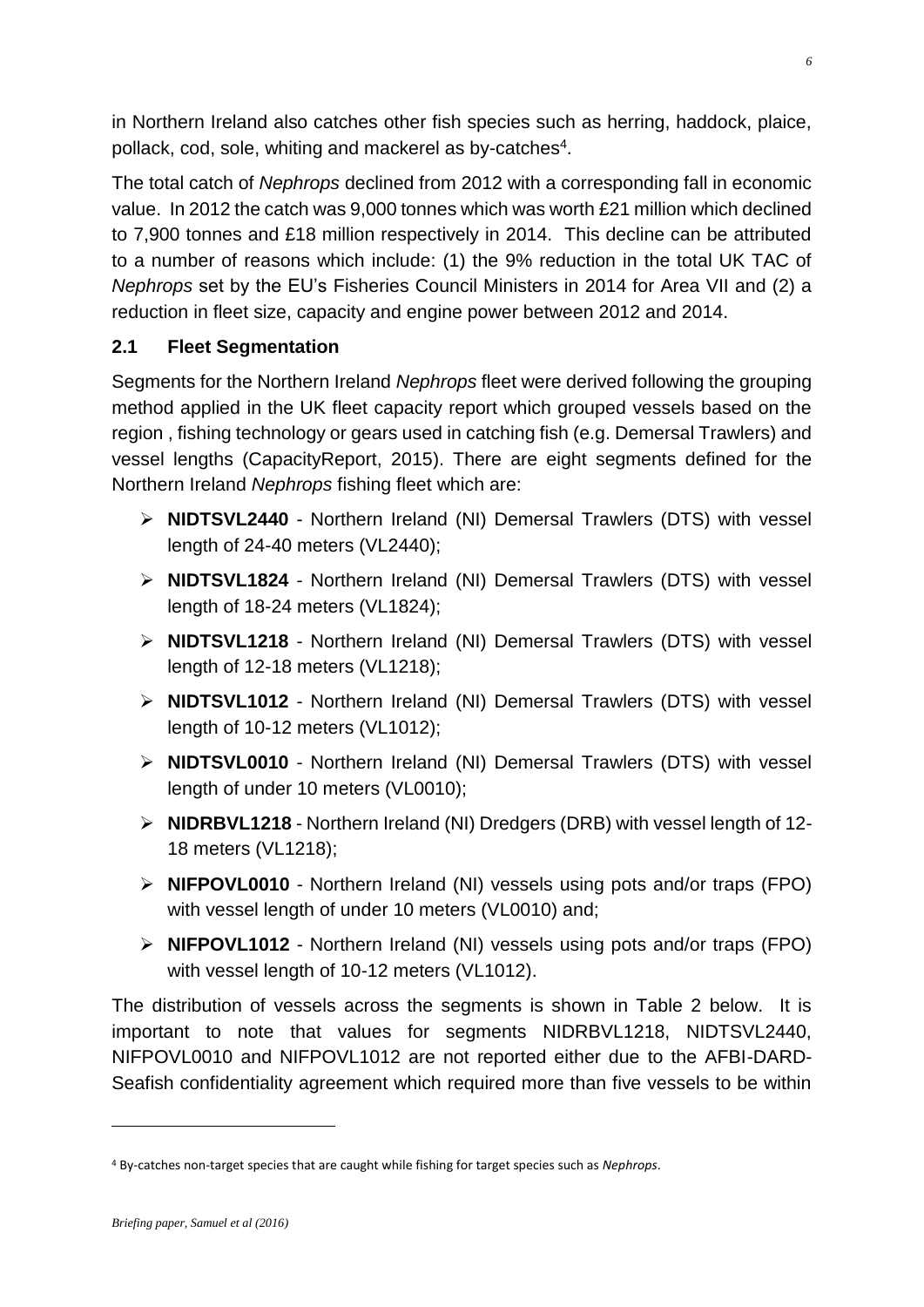a segment<sup>5</sup> or the lack of data Therefore, values and indicators were reported for NIDTSVL0010, NIDTSVL1012, NIDTSVL1218 and NIDTSVL1824.

In 2014, 43% (i.e. 114 out of 267 vessels) of all the active fishing vessels administered within Northern Ireland were part of the *Nephrops* fleet. This represents a slight reduction from 47% (i.e. 126 out of 276 vessels) in 2012, with a corresponding 9% decline both in engine size and volume (i.e. tonnage) capacities<sup>6</sup> since 2012 and an 8% decline in the number of days spent at sea (effort). This decline can be due to difficulties resulting from high fuel costs, low *Nephrops* prices and poor weather preventing vessels from going to sea.

In 2014, segments with larger vessels between 12 and 24 meters (m) made up the majority of the fleet, with 69% of the vessels and 89% of the catch. The dominance of these segments reduced from 2012 when they comprised 77% of all the vessels in the fleet (as highlighted in Table 2), with a corresponding loss of 11% of engine size and volume (i.e. tonnage) capacities and a 29% reduction in the number of days spent at sea (effort).

In contrast, the segment concerned with vessels under 10m has seen an 24% increase in the number of vessels; and corresponding increases of 26% in engine size; 46% in tonnage and a 32% increase in effort.

<u>.</u>

<sup>5</sup>The assessment was also undertaken at the sub-segment level in which segments were further broken down into fishing areas (e.g. AreaVIIA) and engine power (measured in kilowatts) to obtain sub-segments (e.g. NIAreaVIIADTSVL1824>250kW<sup>5</sup>). However, the vessels in most of the sub-segments were fewer than 5 vessels with incomplete data for all three years (i.e. 2012 to 2014) and hence, were not reported.

 $6$  These are the physical dimension (size) of fishing vessels measured in terms of volume (i.e. gross tonnage - GT), or – in terms of engine power terms – kilowatts (kW) for Northern Ireland vessels.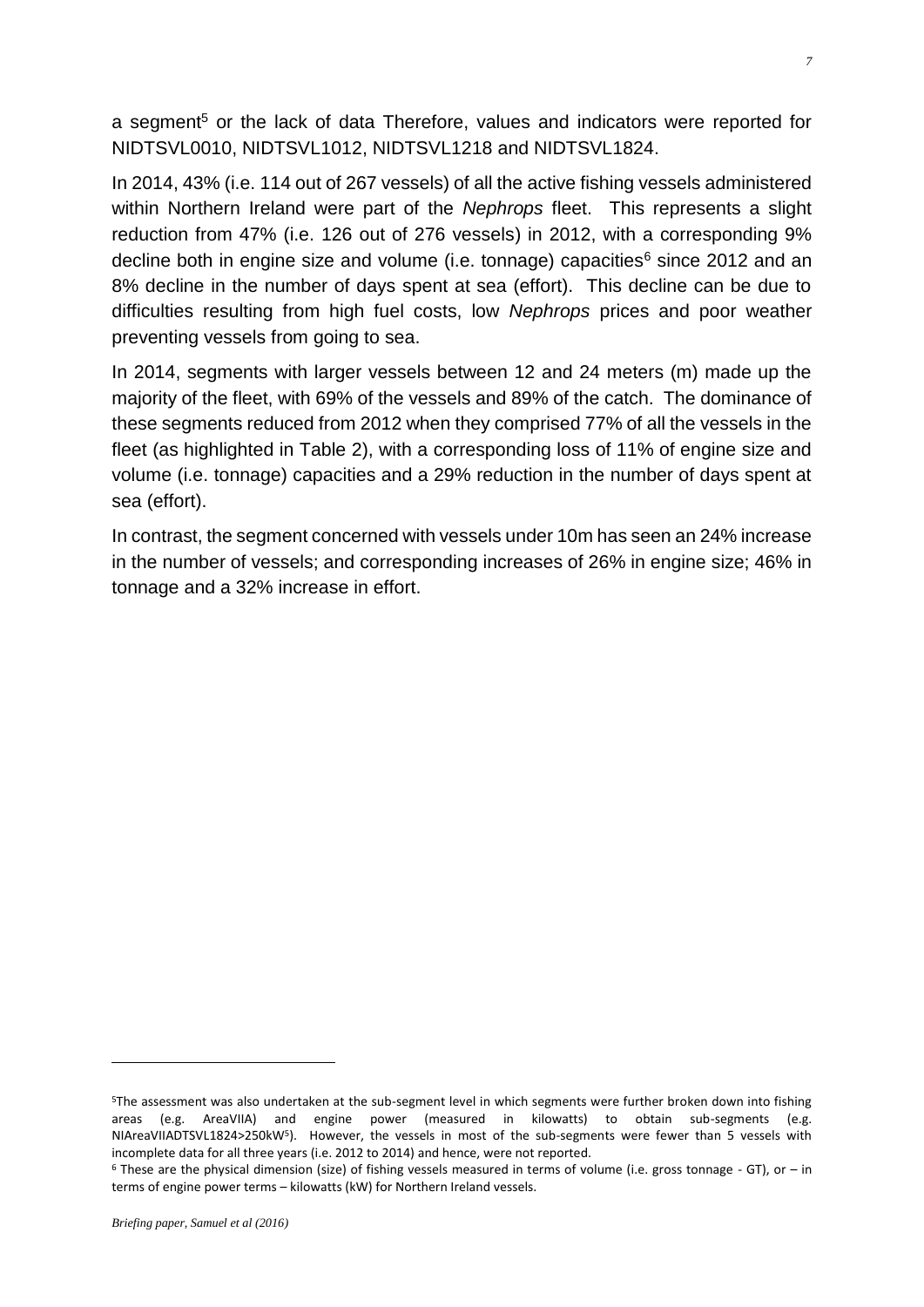| <b>Fleet Segment</b>                         | 2012     | 2013     | 2014     |
|----------------------------------------------|----------|----------|----------|
| NIDTSVL0010                                  | 14 (11%) | 13 (11%) | 17 (15%) |
| NIDTSVL1012                                  | 8(6%)    | 7(6%)    | 7(6%)    |
| NIDTSVL1218                                  | 41 (33%) | 35 (30%) | 30 (26%) |
| NIDTSVL1824                                  | 55 (44%) | 54 (47%) | 49 (43%) |
| Total of all Nephrops fleet <sup>7</sup>     | 126      | 115      | 114      |
|                                              |          |          |          |
| Northern Ireland active vessels <sup>8</sup> | 276      | 285      | 267      |
| <b>Proportion of Nephrops fleet</b>          | 47%      | 40%      | 43%      |

**Table 2: Number of active vessels in Northern Ireland** *Nephrops* **fleet segment.**

#### **2.2 The future of the fleet**

Prior to January 2016, quotas applied to fish landed, not fish caught. Therefore, the Northern Ireland *Nephrops* fleet were able to discard by-catch species such as whiting, irrespective of Minimum Conservation Reference sizes or TAC limits. However, once the landing obligation is fully in implemented by 2019, recent analysis by Seafish (2015a, 2015b) indicated that a potential impact could be an early closure of the Northern Ireland *Nephrops* fisheries before all annual *Nephrops* is exhausted. This would be the case where:

- (1) The current fishing behaviours does not change and;
- (2) *Nephrops* vessels cannot avoid by-catch of species, such as whiting. This will lead to an early closure of *Nephrops* fishing if the TAC of by-catches are met first or;
- $(3)$  Quota swaps between choke $9$  species and species for which quota is available are insufficient to allow continued fishing activity.

Under this scenario, the landings of *Nephrops* would most likely decrease. This highlights the potential challenges facing the fishing industry to remain viable. Changing behaviour, such as avoiding fishing in areas or seasons when high by-catch rates are observed, may be insufficient to reduce the by-catch volumes below agreed catch limits. The full impact of this policy will only be captured by further research on balance indicators when data for 2016 onwards becomes available and response by the fishing fleet to the new policy is observed.

<sup>&</sup>lt;sup>7</sup> Total includes vessels which are not reported.

<sup>8</sup> Using MMO data

<sup>9</sup> A choke species is a term used to describe species with a low quota that can cause a vessel to stop fishing even if it still have quota for other their target fisheries (e.g. *Nephrops*)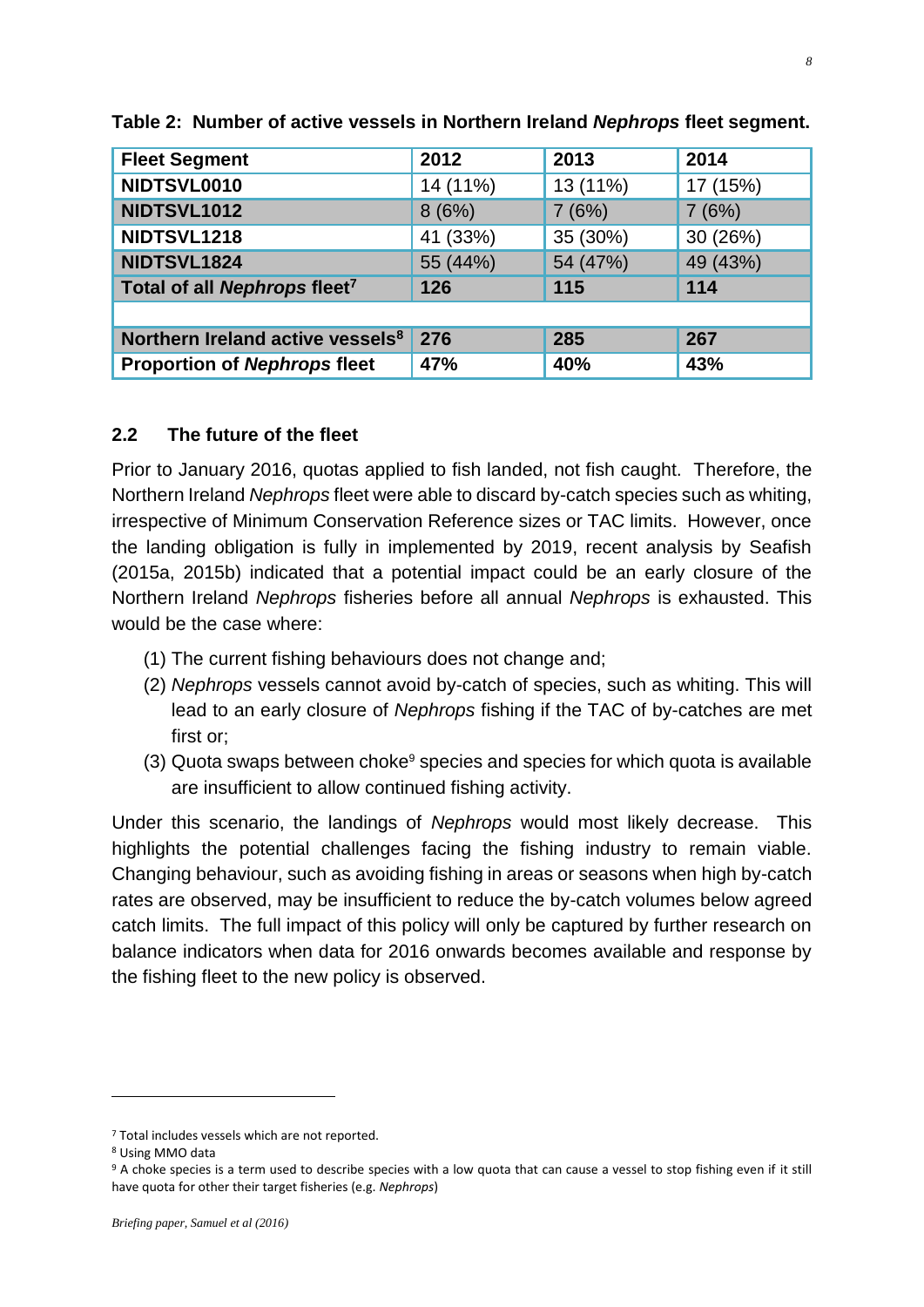### **3 Findings of the balance analysis**

The following indicators were calculated according to the 2014 Balance Indicator Guidelines produced by the Scientific, Technical and Economic Committee for Fisheries (STECF) to assess the balance between fishing capacity and fishing opportunities [\(COM, 2014\)](#page-10-0):

- $\triangleright$  Biological indicators (BI):
	- o Sustainable Harvest indicator (SHI)
	- o Stocks at risk Indicator (SAR)
	- o Number of overharvested stocks indicator (NOS)
	- o Economic Dependency indicator (EDI).

These were used to assess whether fleet segments are relying on overfished stocks or involved in causing a high biological risk to a depleted stock;

- $\triangleright$  Economic indicators (EI):
	- o Net Profit margin (NPm)
	- o Ratio between current revenue (CR) and break even revenue (BER).

These were used to assess whether fleet segments are economically sustainable in the long term<sup>10</sup> or able to cover their costs in the short term;

- $\triangleright$  Vessel Use Indicator (VUI)
	- o Vessel use ratio (VUR) indicator

This was used to assess the use of the vessels in a fleet segment.

# **The key conclusions on the balance indicators for the Northern Ireland**  *Nephrops* **fleet segments:**

Assessing the segments of the Northern Ireland *Nephrops* fishing fleet revealed a mixed picture regarding the sustainability of the industry. The 2014 guidelines set by the Expert Working Group of the Scientific, Technical and Economic Committee for Fisheries (STECF) advised that all indicators should be used in combination to draw conclusions on imbalance for each fleet segment (COM, 2014). Therefore, only the four fleet segments with complete information for all the indicators across the three consecutive years were compared:

 *Segment* with vessels under 10m showed an imbalance for both the SHI and VURmax indicators, but this was not supported by the SAR indicator or economic indicators (NPm and CR/BER).

<sup>&</sup>lt;sup>10</sup> Long term economic sustainability was not calculated in this study due to missing data.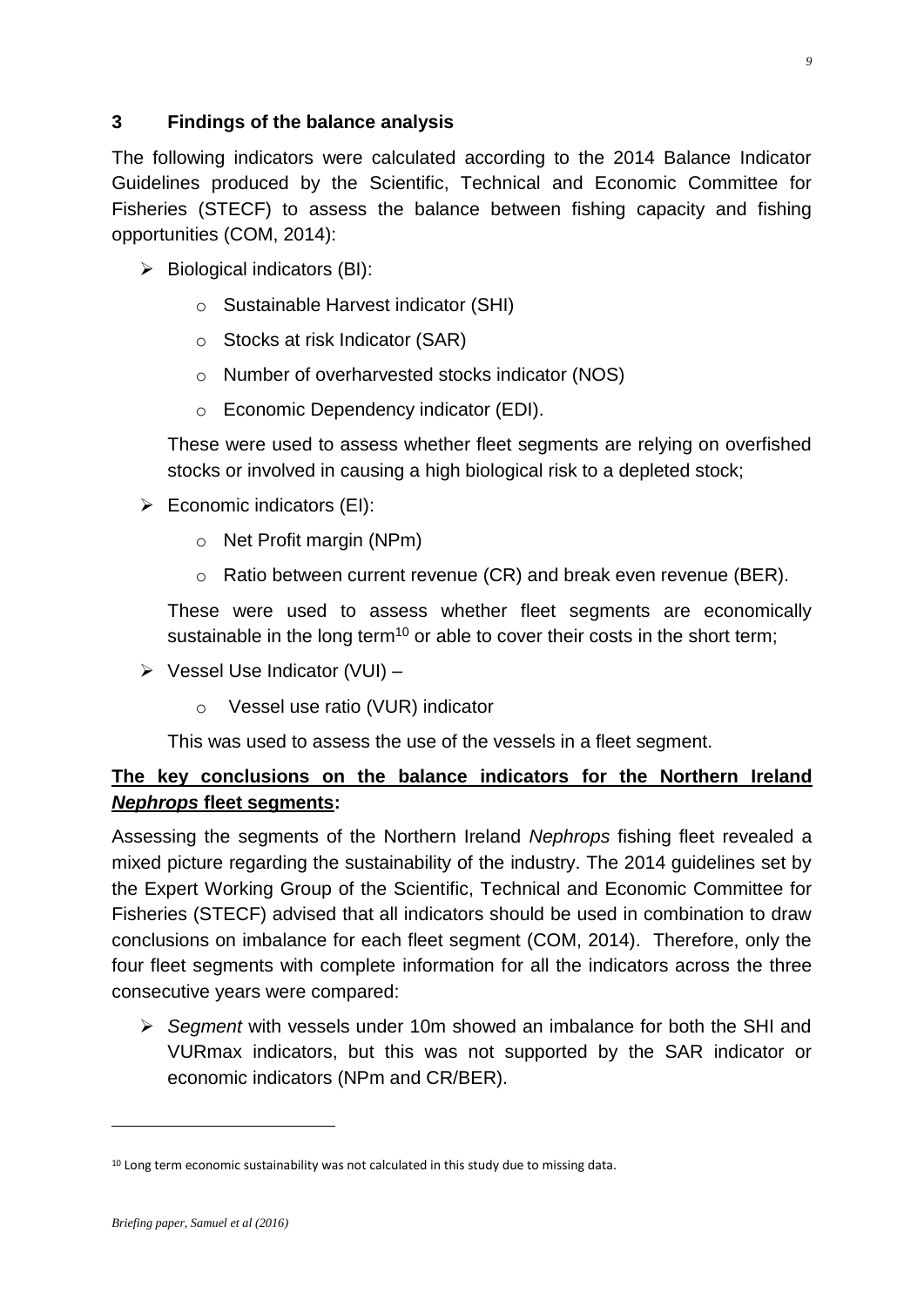This fleet segment represents the smallest vessels, fished from unsustainable fish stocks<sup>11</sup> which was profitable in the short term. These unsustainable fish stocks include stocks of the following species: cod; hake; sole; mackerel and *Nephrops*.

 *Segment* with vessels between 10 and 12m was in 'balance' based on **all** the indicators.

The fleet segment based on vessels between 10 and 12m was the only fleet that fished from a sustainable fish stocks which was profitable in the short term.

 *Segment* with vessels between 12 and 18m showed an imbalance for the SHI indicator, but this was not supported by SAR, VURmax or economic indicators (NPm and CR/BER).

This fleet segment which comprised of vessels between 12 and 18m, fished from unsustainable fish stocks which was profitable in the short term. These unsustainable fish stocks include stocks of the following species: cod; hake; sole; seabass; haddock; whiting; herring; mackerel and *Nephrops*.

 *Segment* with vessels between 18-24m, showed an imbalance for both the SHI and VURmax indicators, but this was not supported by the SAR indicator or economic indicators (NPm and CR/BER).

This fleet segment represents the largest vessels, fished from unsustainable fish stocks which was profitable in the short term. These unsustainable fish stocks include stocks of the following species: cod; hake; sole; seabass; haddock; whiting; mackerel and *Nephrops*.

Using the proposed biological indicators (i.e. NOS and EDI) showed that:

- *Segment* with vessels under 10m showed an imbalance for both the EDI and VURmax/VUR<sup>220</sup> indicators, but this was not supported by the NOS, SAR or economic indicators (NPm and CR/BER).
- *Segment* with vessels between 18 and 24m showed an imbalance for the EDI, NOS and VURmax/VUR<sup>220</sup> indicators, but this was not supported by the SAR or economic indicators (NPm and CR/BER).

Again, these fleet segments which represent the smallest and the largest vessels, fished from unsustainable fish stocks which was profitable in the short term. These unsustainable fish stocks include stocks of cod, sole, whiting and *Nephrops*.

According to the 2014 guidelines, a fleet segment can only be identified as being imbalanced if an imbalance is found for all respective indicators. Therefore,

<sup>&</sup>lt;sup>11</sup> This relates to overfishing for stocks that are over the maximum sustainable yield.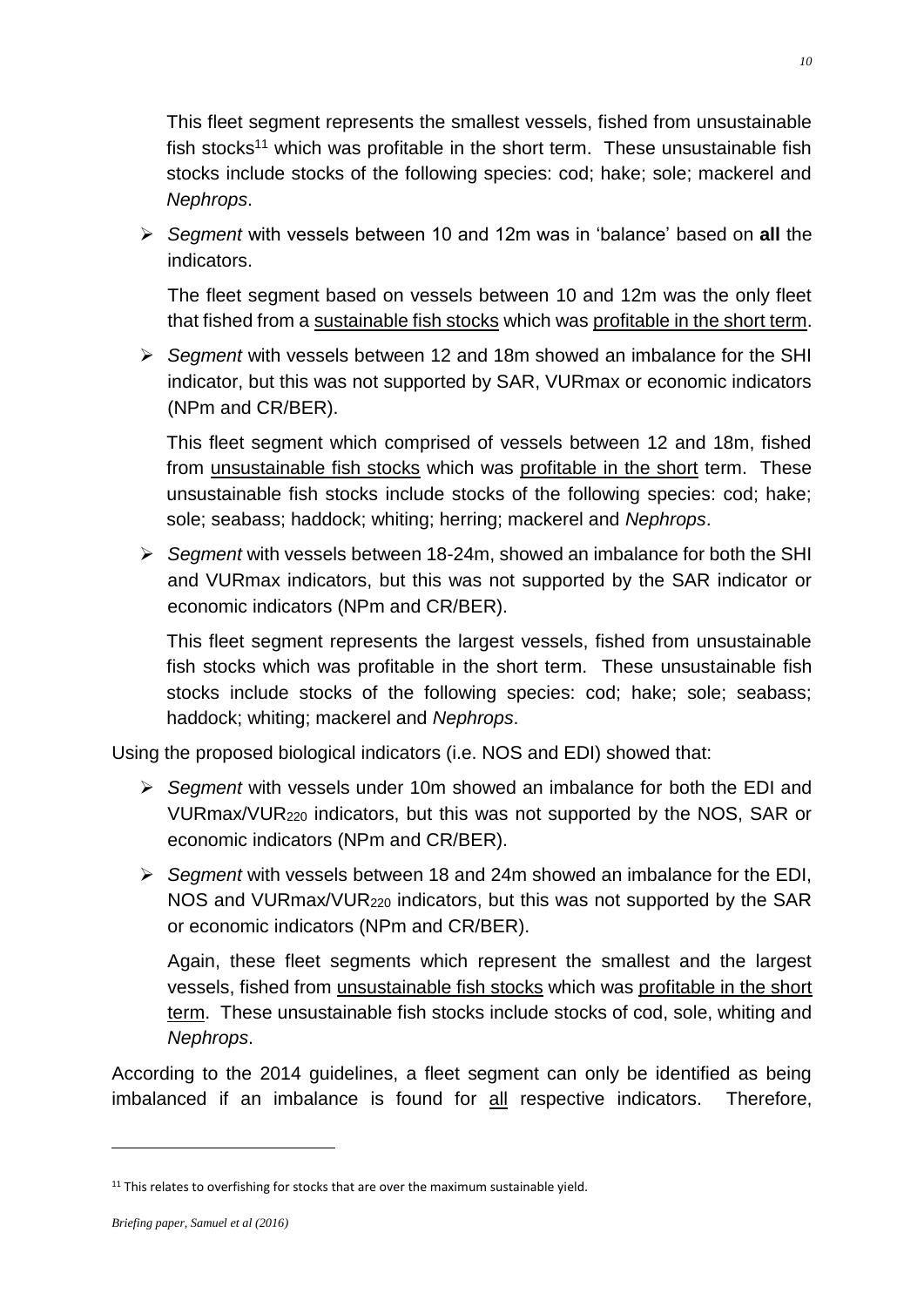notwithstanding methodological uncertainties due to a lack of data this study cannot conclude that any of the Northern Ireland *Nephrops* fleets are 'out of balance/imbalance' (i.e. unsustainable) based on the combination of all indicators.

Another key conclusion was that while the segment with vessels between 18 and 24m was sustainable as a whole (based on the economic indicator - CR/BER), one of its sub-segments that fished in the Irish Sea of Area VIIA using an engine power greater than 250kW was unsustainable (i.e. sub segment NIAreaVIIADTSVL1824>250kW). This implies that there are individual vessels in segment NIDTSVL1824 which were not making profit in the short term.

Reporting balance indicators at the fleet segment level as required by the EU guidelines, concealed sub-segments within a fleet that were not making profit and/or were fishing from unsustainable stocks.



## **References**

- <span id="page-10-0"></span>ALLEN, M. 2013. Overview of the sea fishing sector in Northern Ireland - Spring 2013. *Research and Information Service Briefing Paper.*
- CAPACITYREPORT 2015. UK Fleet Capacity Report 2014. *UK Fleet Capacity Report 2014.*
- COM 2014. Guidelines for the analysis of the balance between fishing capacity and fishing opportunities according to Art 22 of Regulation(EU) No1380/2013 of the European Parliament and the Council on the Common Fisheries Policy. *Communication from the Commission to the European Parliament and the Council*